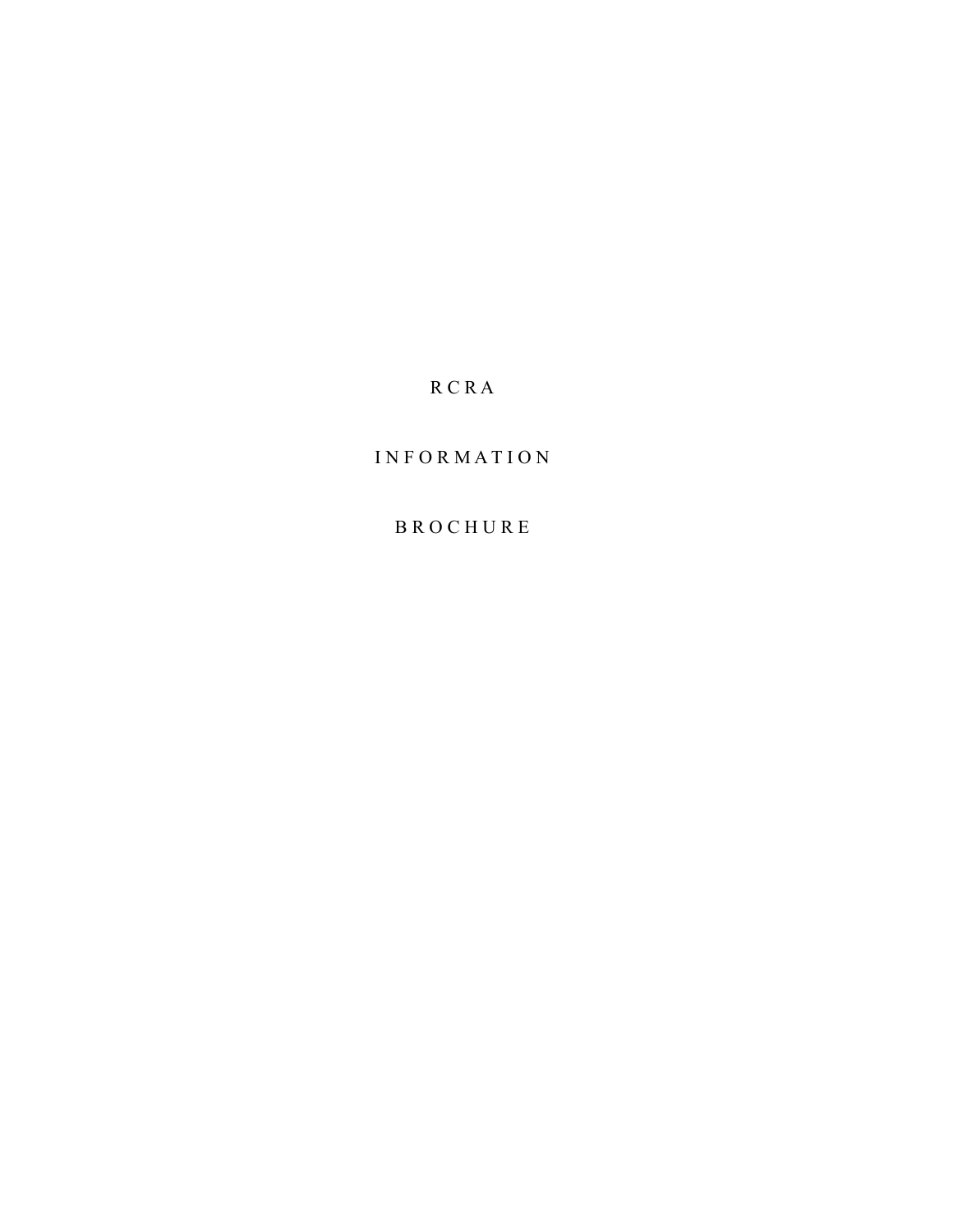Taken from a September 1985 EPA Report: "RCRA Information on Hazardous Wastes For Publicly Owned Treatment Works".

This brochure is designed to give you an understanding of the Resource Conservation and Recovery Act (RCRA) and how the Act affects you as an industry that generates or transports "hazardous" wastes. The brochure's intent is to provide you with basic guidance about applicable RCRA provisions. However, due to the Act's technical complexity, its staggered deadline for program implementation and compliance, and the potential for your state hazardous waste management program requirements to differ from federal regulations, questions will undoubtedly arise that require assistance beyond the brochure's scope. Questions or problems not completely addressed here should be referred to your state solids waste management office or the appropriate EPA regional office.

Congress enacted the Resource Conservation and Recovery Act in 1976 (and subsequently amended it in 1978, 1980, and 1984) to define a federal role in solid waste and resource management and recovery. The Act's primary goals are: (1) to protect human health and the environment from hazardous and other solid wastes; and (2) to protect and preserve natural resources through programs of resource conservation and recovery. Its principal regulatory focus is to control hazardous waste. To this end, RCRA mandates a comprehensive system to identify hazardous wastes and to trace and control their movement from generation through transport, treatment, storage, and ultimate disposal.

Extensive hazardous waste regulations have been promulgated under RCRA's authority. These regulations are codified under 40 CFR Parts 260, 261, 263, 264, 265, 266, and 270. Specifically, RCRA provisions are focused in the following way:

| Part 260:     | General                                            |
|---------------|----------------------------------------------------|
| Part 261:     | Hazardous waste identification and listing         |
| Part 262:     | Hazardous waste generators                         |
| Part 263:     | Hazardous waste transporters                       |
| Part 264-265: | Owners and operators of hazardous waste facilities |
| Part 266:     | Special requirements                               |
| Part 270:     | Hazardous waste permits                            |

This brochure briefly outlines 40 CFR Parts 261, 262, and 263.

### How To Determine If Your Waste Is Hazardous

As part of a comprehensive program to regulate hazardous wastes from "cradle to grave", Section 3001 of RCRA directs EPA to establish ways to determine what waste materials are considered hazardous for regulatory purposes. The Section 3001 regulates are codified in 40 CFR Part 261. In addition, 40 CFR Part 262 requires solid waste generators to determine whether their wastes are hazardous.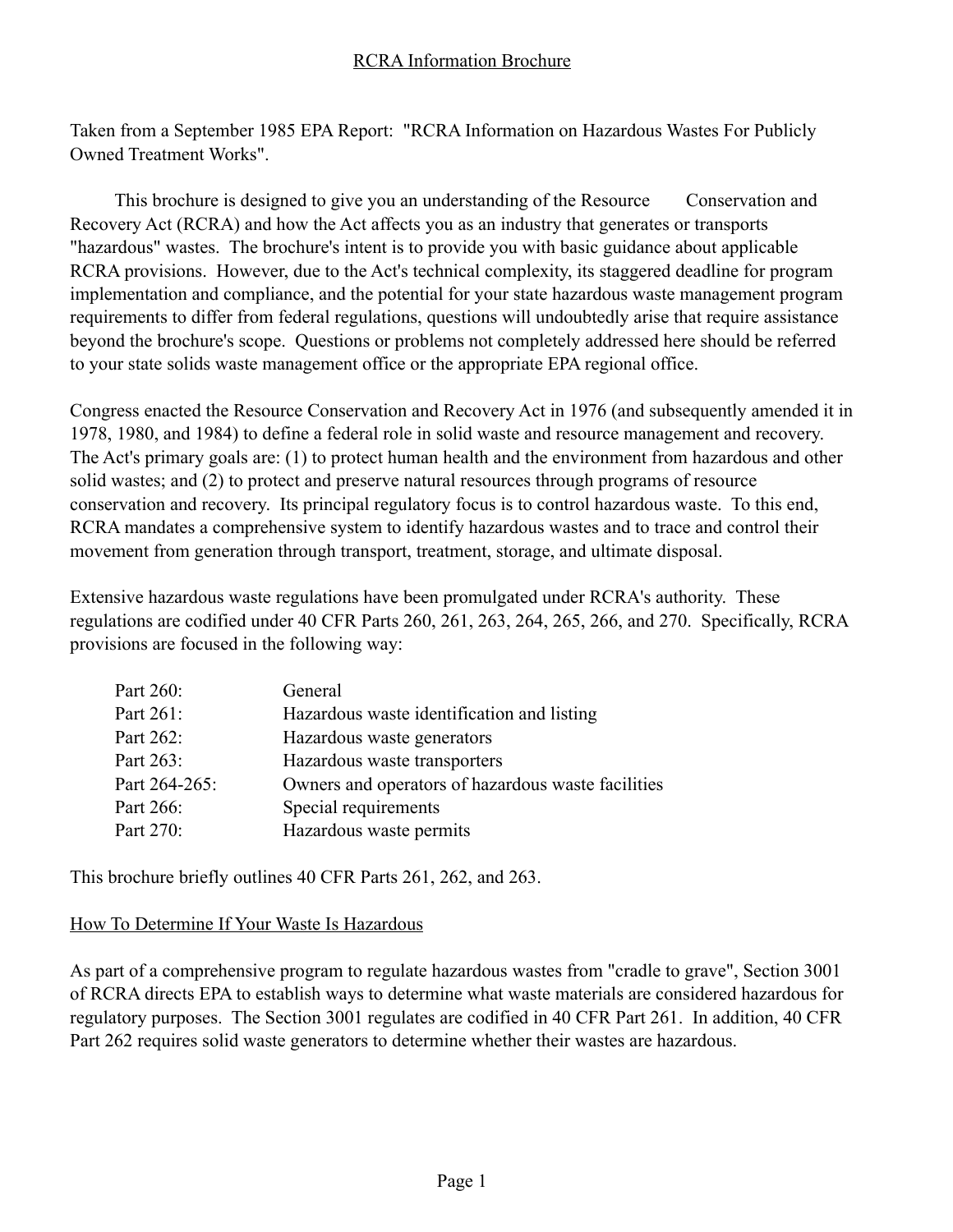If your business generates any material which is discarded or disposed of, you must determine if that material is a "solid waste", according to the regulatory definition. In January 1985, EPA proposed its final definition of solid waste. According to this definition, "solid waste" is any material that is abandoned or being disposed of, burned, or incinerated -- or stored, treated, or accumulated before or in lieu of these activities. The term includes essentially all forms of waste (i.e., solids, liquids, semisolids, or contained gaseous substances).

In addition, most recycled materials are now considered solids wastes by EPA, depending on both the recycling activity itself and the nature of the recycling material. The following four types of recycling activities are potentially subject to RCRA regulation:

 Uses, which actually constitute ultimate disposal (for example, land spreading of wastewater treatment sludges for fertilizer).

Burning waste or waste fuels for energy recovery or using wastes to produce a fuel.

Reclamation -- regeneration of wastes or the recovery of material from wastes.

 Speculative accumulation -- either accumulating wastes that are potentially recyclable but for which no recycling (or no feasible recycling) market exists, or accumulated wastes before recycling unless 75 percent of the accumulated material is recycled during a one-year period.

Five categories of recycled (termed secondary) materials also fall under this solid waste definition:

 Spent materials -- materials that have been used and no longer serve the purpose for which they were originally produced without being regenerated, reclaimed, or otherwise reprocessed. Examples include spent solvents and spent acids.

 Sludges -- residues from pollution control processes, such as wastewater treatment sludges and air emission control wastes.

 By-products -- residual materials resulting from industrial, commercial, mining, and agricultural operations that are not primary products, are not produced separately, and are not fit for a desired end use without substantial further processing. Examples are process residues from manufacturing or mining processes, such as distillation, column residues or mining slags.

 Commercial chemical products -- products listed in 40 CFR Part 261.33 when they are recycled in ways that differ from their normal use.

 Scrap metal -- metal parts discarded after consumer use or that result from metal processing operations. Examples include scrap automobiles and scrap radiators.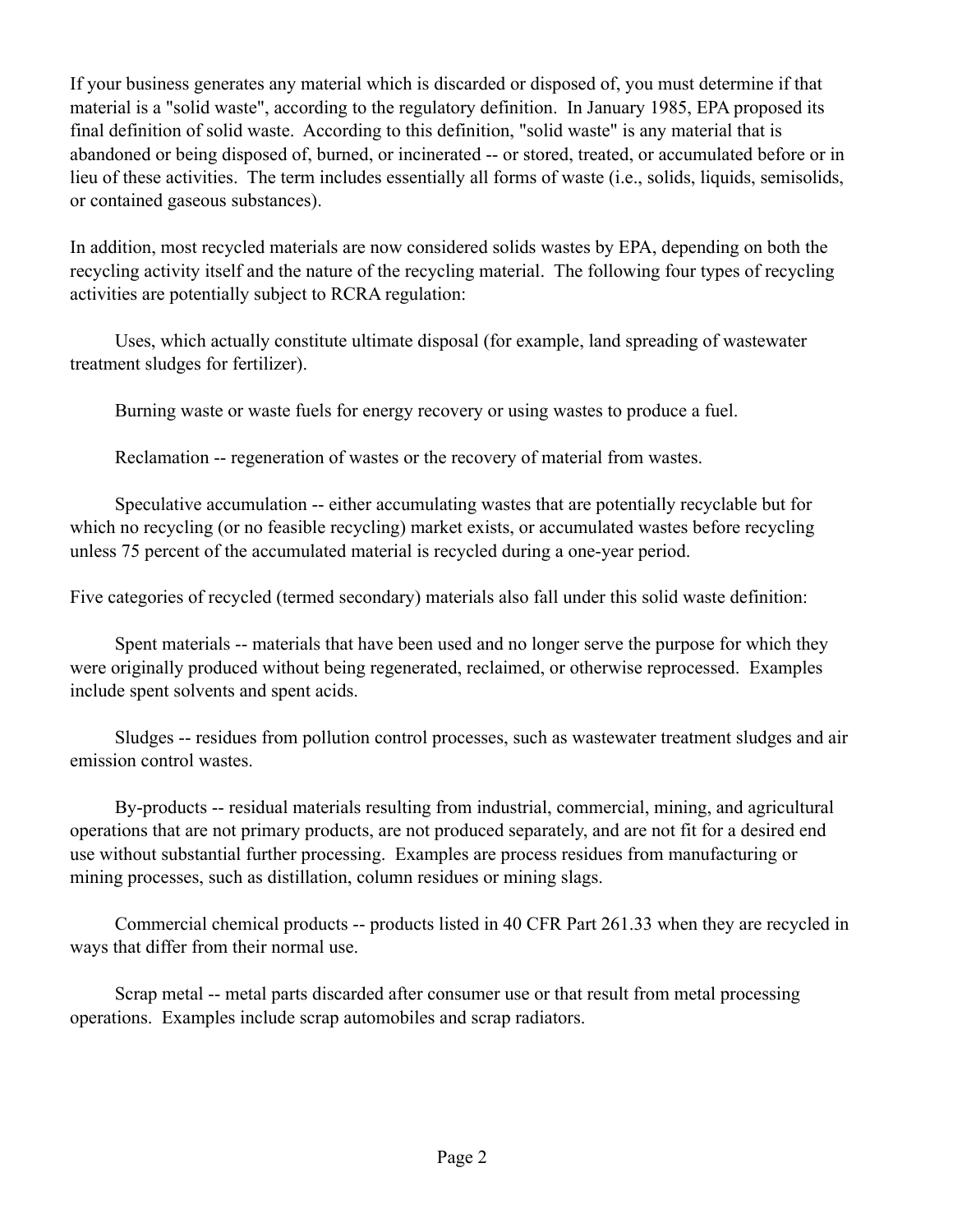Some materials, however, are NOT considered solid wastes under RCRA, including domestic sewage or any mixture of domestic sewage and other wastes that pass through a sewer system to a POTW. Also excluded are wastes regulated under other federal laws, such as industrial wastewater discharged directly to public waters (which must be properly permitted) and many nuclear or radioactive materials (regulated by the Department of Energy and/or the Nuclear Regulatory Commission).

There are two ways to know if your waste is regulated as a hazardous waste under federal law:

If it exhibits one or more of the following four characteristics- ignitability, corrosively, reactivity, and toxicity (based on EPA extraction procedures)--it is considered a characteristic waste under RCRA.

 If it (or any part of it) is listed in 40 CFR 261.33, it is commonly called a listed waste in RCRA regulations. EPA developed these lists of hazardous wastes based on what was known about specific chemicals and waste streams. Whether of not a waste is hazardous according to the characteristic wastes criteria, if your firm's waste appears on any of the lists, it is considered a listed hazardous waste. Thus, your firm must comply with the notification requirement of RCRA Section 3010 and with the requirements outlined in 40 CFR 262-266 and 270-271 (described below). Most listed substances appear on the list solely because they exhibit one or more of the characteristics of hazardous waste.

Whether a waste is regulated as a hazardous waste may also depend on two other factors. First, as 1984 RCRA amendments go into effect, some new wastes that previously were not regulated will come under hazardous waste regulation. Second, some states apply their own hazardous waste regulations. Thus, if you are in doubt about whether your waste is regulated under federal or state hazardous waste regulations, you should contact the state hazardous waste agency or EPA regional office.

## RCRA Requirements Applicable If Your Industry Generates Hazardous Waste

Section 3002 of RCRA gives EPA authority to regulate generators of hazardous waste in order to protect human health and the environment. These regulations, in 40 CFR 262, specify hazardous waste management procedures for generators, including record keeping, labeling, use of appropriate containers, information reporting, and use of shipping manifests. Basic requirements for generators of hazardous waste are explained below.

These requirements for hazardous waste generators are also affected by whether EPA considers your facility to be a "small quantity generator". As of August 5, 1985, EPA distinguishes three classes of small quantity generators for regulatory purposes:

 Those generating between 100 and 1,000 kilograms of nonacutely hazardous waste per calendar month.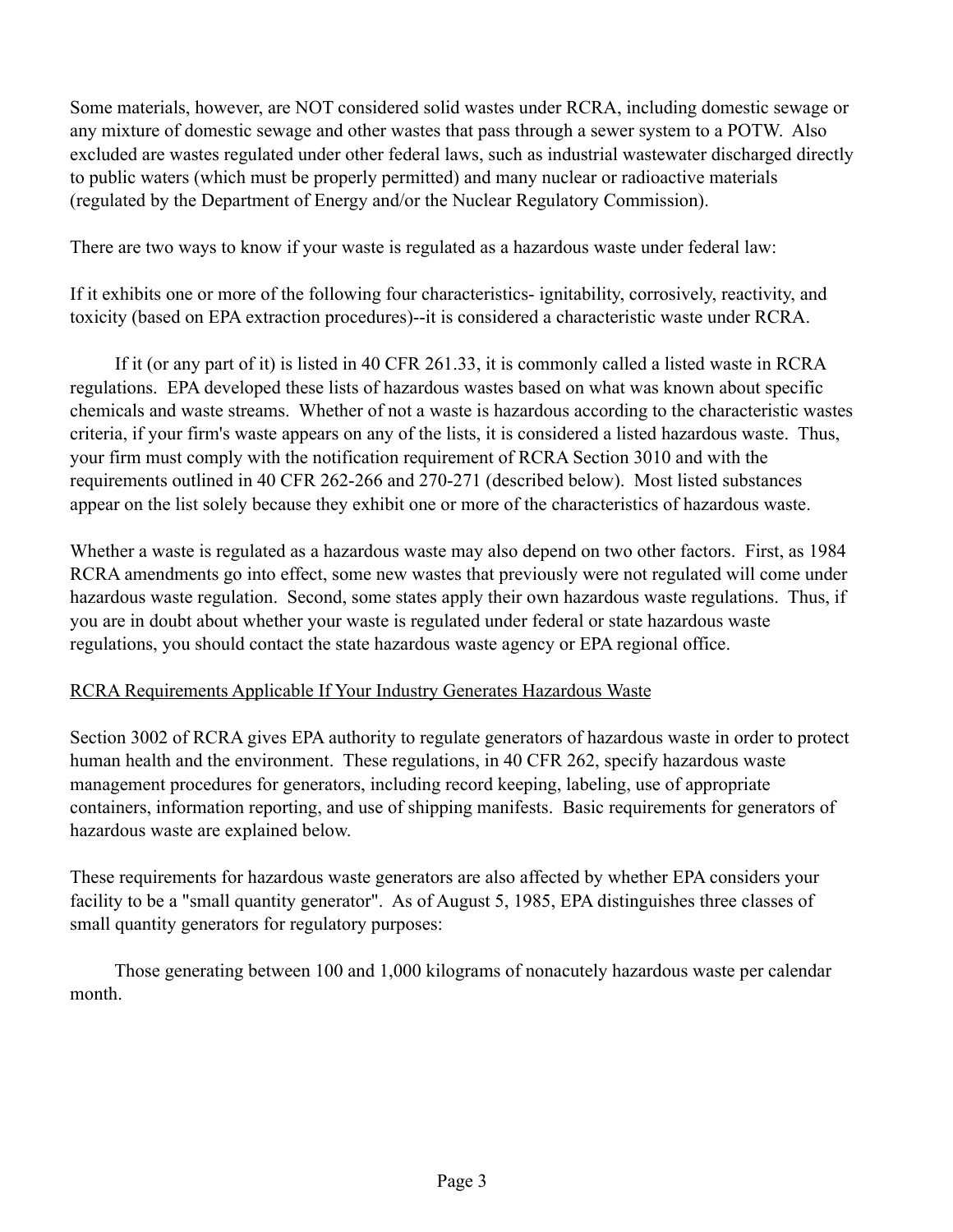Those generating up to 100 kilograms of nonacutely hazardous waste per calendar month.

Those generating less than one kilogram of acutely hazardous waste per calendar month.

In general, the latter two classes of small quantity generators are subject to less stringent requirements than establishments producing large quantities of hazardous waste. The small quantity generator exclusion is discussed in more detail below. If you have questions about how these regulations apply, contact your state hazardous waste agency or EPA regional office.

## Notify EPA

If your facility generates, transports, treats, stores, or disposes of hazardous wastes and is not exempt from regulation, you must notify EPA or an authorized state and obtain an identification number. Most small quantity generators are not required to notify EPA. It is important to note that many states have regulations that differ from federal requirements. If your business is involved in hazardous waste activities, you should contact the appropriate state agency to determine which regulations are applicable to you.

The RCRA Amendments of 1984 extend notification requirements to industries covered by the Domestic Sewage Exemption, that is industries which discharge "solid and dissolved materials in domestic sewage" that would be defined as "hazardous waste" were they not mixed with domestic sewage and discharged to sewers. EPA has yet to formally implement this expanded notification requirement. If you fall under this exemption, you should periodically contact your state or EPA region to keep abreast of these impending notification requirements.

## Off-site Disposal of Hazardous Wastes

If you generate, transport, treat, store or dispose of any hazardous wastes (and your waste activities are not exempt from regulation), you must comply with applicable federal, state, and local hazardous waste management requirements, both when the waste remains on your premise and when it is transported off-site. Basic requirements for the off-site disposal of hazardous wastes include:

Obtain EPA Identification Number -- Most federally regulated generators and transporters of hazardous waste must have EPA identification numbers. An EPA identification number is required prior to any transportation, treatment, storage, or disposal of hazardous waste. A generator must not deliver hazardous waste to any transporter or TSDF without an EPA identification number.

Complete Manifests -- Generators of hazardous waste are required to prepare a manifest containing the following information for each load of hazardous waste transported: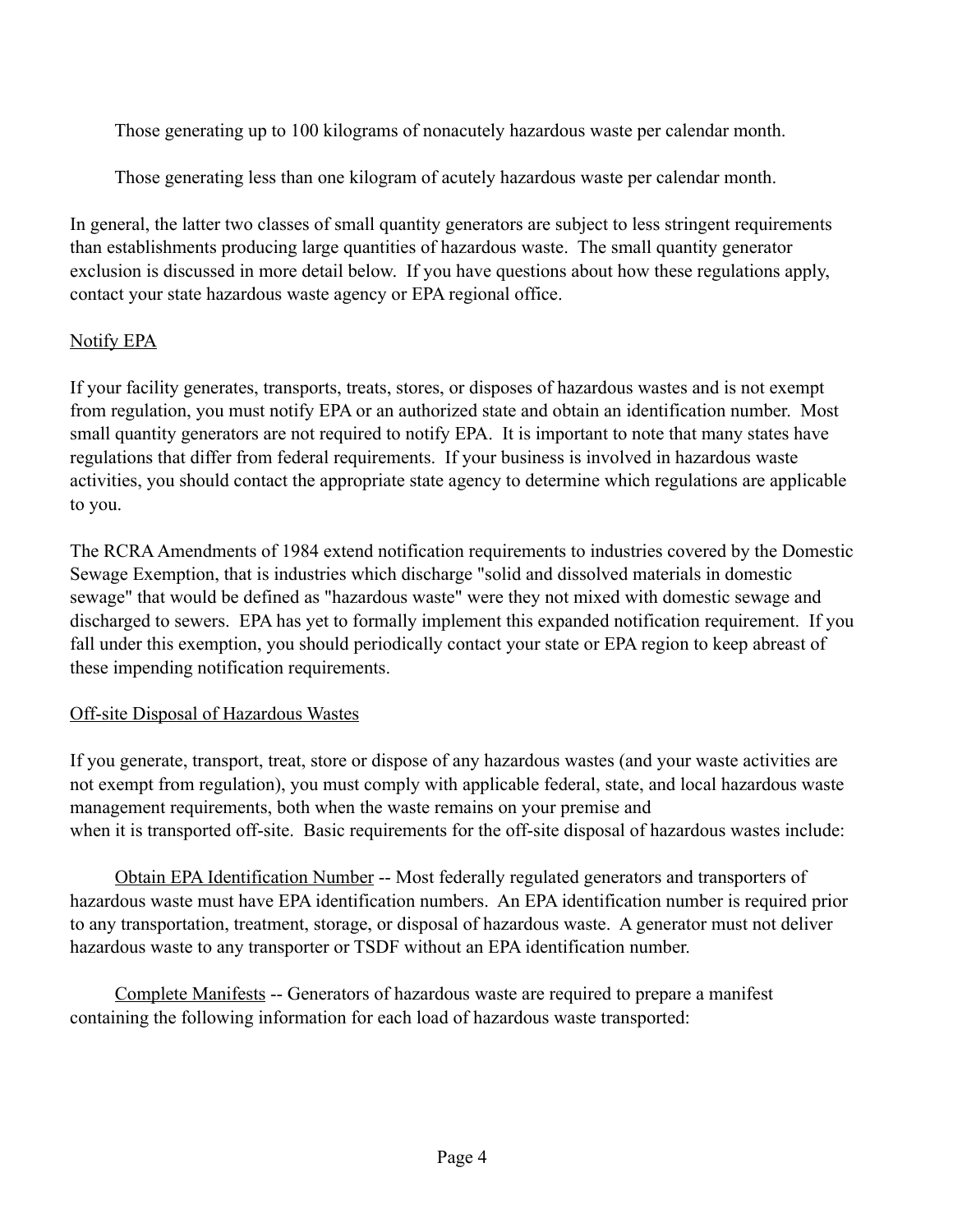- Generator name, address, telephone number and EPA identification number.
- Transport name and EPA identification number.
- Name, address, and EPA identification number of permitted facilities receiving waste.
- Description of hazardous wastes transported.
- Waste quantities, types and number of containers.
- Certification for proper packaging, marking, labeling and trans portation.
- Waste minimization certification.
- Manifest document number.

Upon delivery of waste to the transporter, the generator should sign and date the manifest, have the transporter sign the manifest, retain one copy, and provide the transporter with all remaining copies. A generator who does not receive, within 35 days, a manifest copy signed by the facility designated to receive the waste must contact the transporter or designated facility to determine what happened to the waste. A generator who has not received, within 45 days, a signed manifest copy must submit an exception report to the EPA region.

It is important to remember that, before transporting any hazardous waste off-site, a generator must comply with packaging, labeling, marking, and placarding requirements. RCRA pretransport requirements generally incorporate U.S. Department of Transportation regulations, described in 49 CFR Parts 171-172. In addition, all generators must keep records of any test results, waste analyses, or other determinations made in accordance with 40 CRF Part 262.11 for at least three years.

Prepare Biennial Report -- Generators that ship hazardous wastes off- site must prepare and submit a report to the appropriate EPA region by March 1 of each even-numbered year. This report covers hazardous waste generator activities during the previous odd-numbered calendar year. Some states require annual reports.

### Exceptions and Exemptions to RCRA Regulations for Generators

If the wastes your business generates would normally be subject to hazardous waste regulations, they may be exempt in three specific circumstances:

 Domestic Sewage Exemption. In order to regulate hazardous waste generators under 40 CFR 261.4(a), Materials that would normally be subject to hazardous waste regulations are exempt because they are not defined as "solid waste." Thus, the domestic sewage exception covers: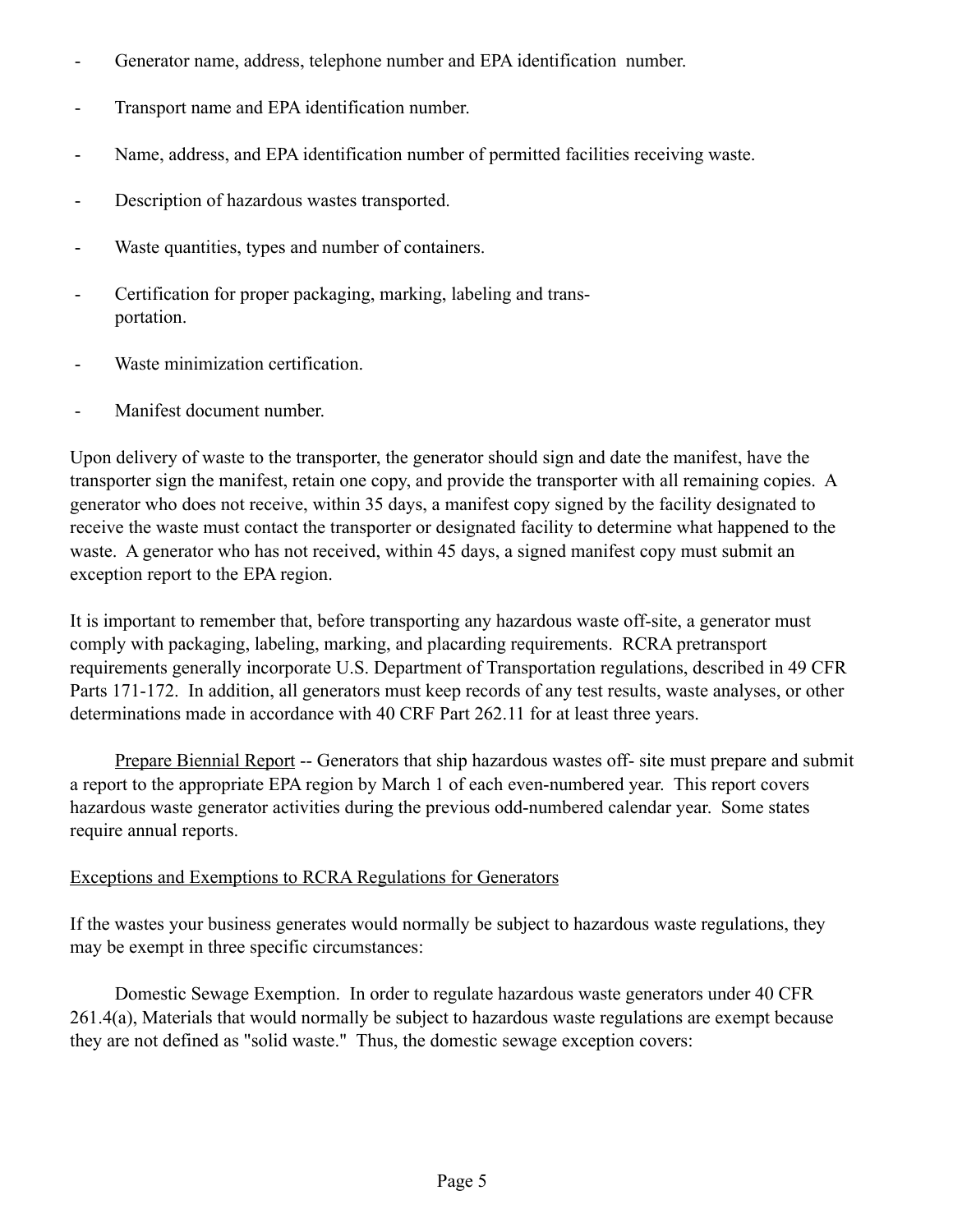"Untreated sanitary wastes that pass through a sewer system".

Any mixture of domestic sewage and other wastes that passes through a sewer system to a POTW for treatment.

On-site treatment of disposal exemption. RCRA regulations contain a broad exemption for the on-site treatment and storage of wastewaters, including the following types of facilities:

Wastewater Treatment Units -- Devices which: (1) are part of a waste water treatment facility subject to regulation under Sections 307 or 402 of the Clean Water Act (i.e., direct dischargers of wastewaters); (2) receive and treat or store hazardous influent wastewater, or generate and accumulate a hazardous wastewater treatment sludge, or treat or store hazardous wastewater treatment sludge, and (3) meet the EPA definition of a tank.

 - Totally Enclose Treatment Facilities -- Facilities to treat hazardous waste which are directly connected to an industrial production process, and constructed and operated in a manner which prevents the release of any hazardous waste or any constituent thereof into the environment during treatment. EPA states that "a totally enclosed treatment facility" must: (1) be completely contained on all sides, (2) pose negligible potential for escape of constituents to the environment, (3) be connected directly by pipeline or similarly totally enclosed device to an industrial production process. The agency also indicates that effluent discharged to a POTW is exempt from RCRA regulation. However, it is subject to pretreatment regulations.

Elementary Neutralization Units -- Devices used for neutralizing waste defined as hazardous solely because it is corrosive and which meets the definition of tank, container, transport vehicle or vessel in 40 CFR 260.10.

The treatment and storage exception cited above does not apply to any on- site facility, which does not qualify as a wastewater treatment unit, a totally enclosed treatment facility, or an elementary neutralization unit. Consequently, open storage facilities (e.g., waste piles of surface impoundments) and on-site disposal operations (e.g., landfills, land application, or incineration) are governed by storage and disposal facility requirements and RCRA permitting requirements.

Small quantity Generator Exclusion. EPA does not currently regulate generators of small quantities of hazardous waste as stringently as it regulates generators of larger quantities. Small quantity generators are exempt from notification, generator, transporter, TSDF, and RCRA permitting requirements. The agency now divides small quantity generators into three classes:

Generators of less than one kilogram per month of acutely hazardous waste.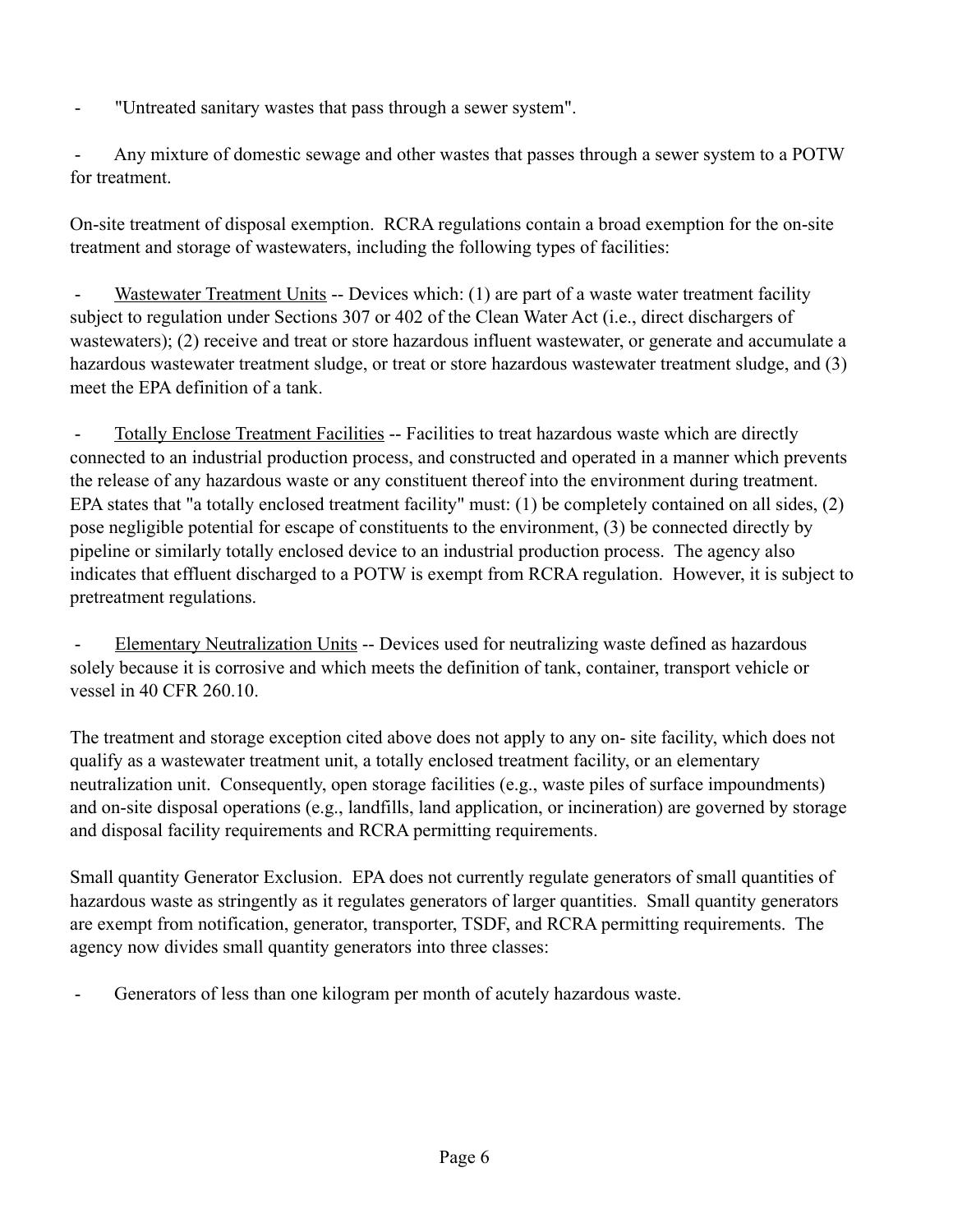- Generators of less than 100 kilograms per month of nonacutely hazardous waste.
- Generators of between 100 and 1,000 kilograms per month of nonacutely hazardous waste.

The first two classes of hazardous waste generators waste generators are required only to perform a hazardous waste determination, store, treat, or dispose of hazardous waste on-site in accordance with regulations, or en- sure its delivery to an authorized hazardous or non-hazardous treatment, storage, or disposal facility.

The third class of generators, those who generate between 100 and 1,000 kilograms of hazardous waste per month, while still exempt from the bulk of RCRA requirements, are now required to accompany all off-site shipments of hazardous waste with a single copy of the Uniform Hazardous Waste Manifest (EPA Forms 8700-22 and 8700-22 A) or the state equivalent. This form must contain the following information:

Name and address of the waste generator.

 - U.S. Department of Transportation description of the waste, including shipping name, hazard class, and identification number (UN/NA).

- Number and type of containers.
- Quantity of waste in the shipment.
- Name and address of the facility designated to receive the waste.

Although EPA does not regulate small quantity generators as stringently as large quantity generators, several states have small quantity generator requirements which are more stringent than federal requirements. Thus, if you have any questions about requirements for hazardous waste management, you should contact the state hazardous waste agency or EPA.

## RCRA Requirements Applicable If Your Industry Transports Hazardous Waste

EPA, the U.S. Department of Transportation, and many states regulate transportation of hazardous waste in order to protect human health and the environment from hazardous waste releases. EPA's regulatory authority for transporters is based on Section 3003 of RCRA. EPA and the Department of Transportation have jointly set standards for hazardous waste trans- portation, which are described in 40 CRF Parts 262 and 263, and 49 CFR Parts 171 and 172. These standards include record keeping, labeling, and manifest requirements, as well as the requirement to transport hazardous wastes only to permitted facilities for treatment, as designated on hazardous waste shipping manifests Hazardous waste transporters hauling wastes to POTW collection systems or treatment plants must ensure that these wastes meet all local, state, and federal pretreatment standards, in addition to RCRA requirements.